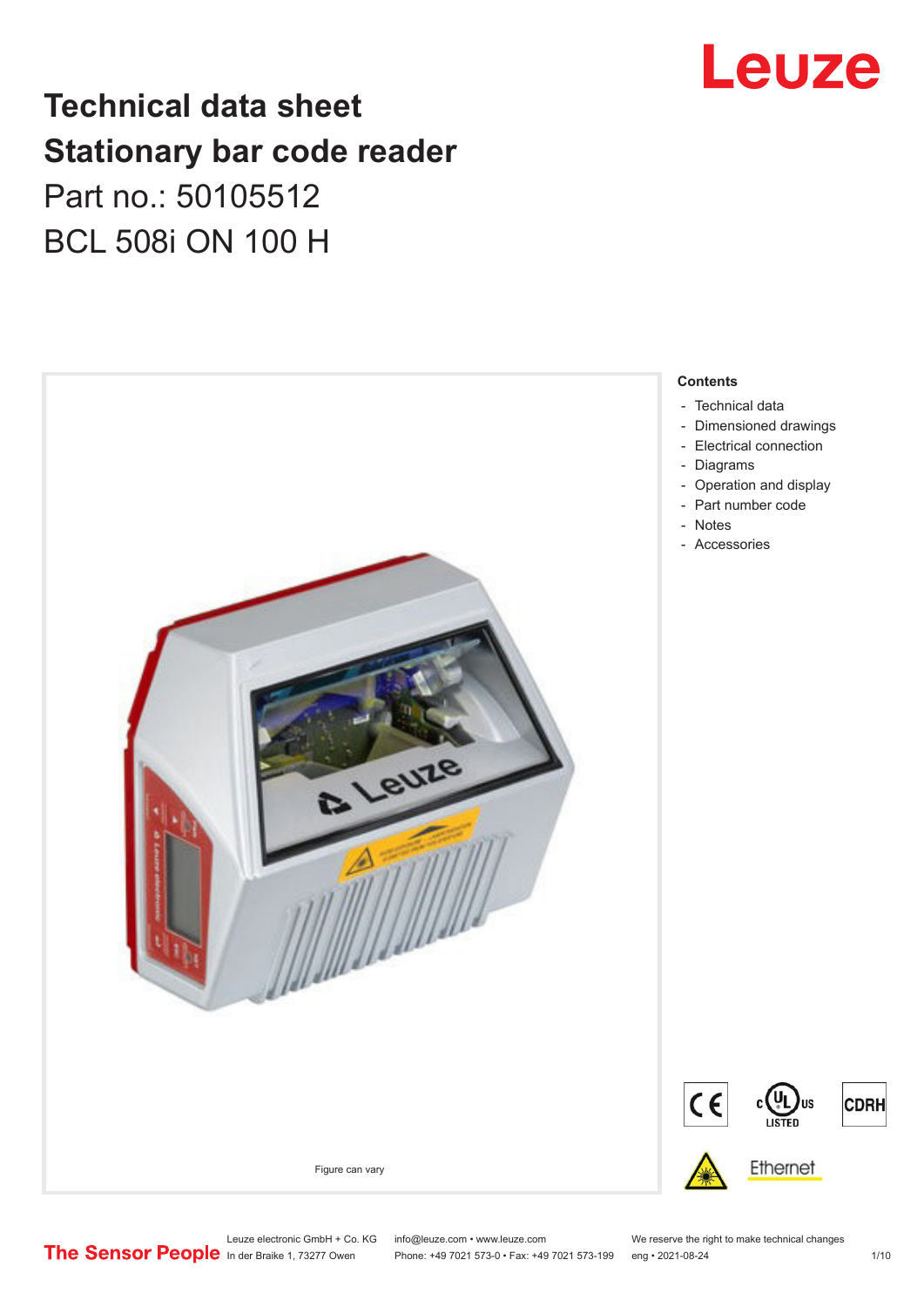## <span id="page-1-0"></span>**Technical data**

### **Basic data**

| <b>Series</b>                              | <b>BCL 500i</b>                    |
|--------------------------------------------|------------------------------------|
| <b>Special version</b>                     |                                    |
| <b>Special version</b>                     | Heating                            |
| <b>Functions</b>                           |                                    |
| <b>Functions</b>                           | Alignment mode                     |
|                                            |                                    |
|                                            | AutoConfig<br>AutoControl          |
|                                            | AutoReflAct                        |
|                                            |                                    |
|                                            | Code fragment technology           |
|                                            | Heating<br><b>LED</b> indicator    |
|                                            |                                    |
|                                            | Reference code comparison          |
| <b>Characteristic parameters</b>           |                                    |
| <b>MTTF</b>                                | 42.4 years                         |
| <b>Read data</b>                           |                                    |
| Code types, readable                       | 2/5 Interleaved                    |
|                                            | Codabar                            |
|                                            | Code 128                           |
|                                            | Code 39                            |
|                                            | Code 93                            |
|                                            | <b>EAN 128</b>                     |
|                                            | <b>EAN 8/13</b>                    |
|                                            | <b>EAN Addendum</b>                |
|                                            | <b>GS1 Databar Expanded</b>        |
|                                            | <b>GS1 Databar Limited</b>         |
|                                            | <b>GS1 Databar Omnidirectional</b> |
|                                            | <b>UPC</b>                         |
| Scanning rate, typical                     | $1,000$ scans/s                    |
| Bar codes per reading gate, max.<br>number | 64 Piece(s)                        |
| <b>Optical data</b>                        |                                    |
| <b>Reading distance</b>                    | 200  650 mm                        |
| <b>Light source</b>                        | Laser, Red                         |
| Wavelength                                 | 650 nm                             |
| Laser class                                | 2, IEC/EN 60825-1:2007             |
| <b>Transmitted-signal shape</b>            | Continuous                         |
| Bar code contrast (PCS)                    | 60 %                               |
| Modulus sizo                               | $0.250$ $0.5$ mm                   |

#### **Modulus size** 0.25 ... 0.5 mm **Reading method Case Constanting Manual Constanting-mirror scanner Scanning rate** 800 ... 1,200 scans/s **Beam deflection** Via rotating polygon wheel + stepping motor with mirror **Light beam exit Light beam exist Zero position at side at angle less than** 90° **Oscillating mirror frequency** 10 Hz **Max. swivel angle** 40 ° **Electrical data Protective circuit** Polarity reversal protection

**Performance data** Supply voltage  $U_B$ **Power consumption, max.** 75 W

24 V, DC, -20 ... +20 %

#### **Inputs/outputs selectable Output current, max.** 100 mA **Number of inputs/outputs selectable** 4 Piece(s) **Voltage type, outputs** DC **Switching voltage, outputs** Typ.<br>Voltage type, inputs DC Typ.  $U_B / 0 V$ **Voltage type, inputs Switching voltage, inputs** Typ. Unit Unit Contract Type Unit Contract Type Unit Contract Type Unit Contract Type U Typ.  $U_B / 0 V$ **Input current, max.**

Leuze

#### **Interface**

| Type                         | Ethernet                  |
|------------------------------|---------------------------|
| <b>Ethernet</b>              |                           |
| <b>Architecture</b>          | Client                    |
|                              | Server                    |
| <b>Address assignment</b>    | <b>DHCP</b>               |
|                              | Manual address assignment |
| <b>Transmission speed</b>    | 10 Mbit/s                 |
|                              | 100 Mbit/s                |
| <b>Function</b>              | Process                   |
| <b>Switch functionality</b>  | Integrated                |
| <b>Transmission protocol</b> | <b>TCP/IP</b>             |

#### **Service interface**

| <b>Type</b>                            | <b>USB</b>                 |
|----------------------------------------|----------------------------|
|                                        |                            |
| <b>USB</b><br><b>Function</b>          | Configuration via software |
|                                        | Service                    |
|                                        |                            |
| <b>Connection</b>                      |                            |
| <b>Number of connections</b>           | 5 Piece(s)                 |
| <b>Connection 1</b>                    |                            |
| <b>Function</b>                        | Service interface          |
| <b>Type of connection</b>              | <b>USB</b>                 |
| <b>Designation on device</b>           | <b>SERVICE</b>             |
| <b>Connector type</b>                  | USB 2.0 Standard-A         |
|                                        |                            |
| <b>Connection 2</b>                    |                            |
| <b>Function</b>                        | Signal IN                  |
|                                        | Signal OUT                 |
| <b>Type of connection</b>              | Connector                  |
| <b>Designation on device</b>           | SW IN/OUT                  |
| <b>Thread size</b>                     | M <sub>12</sub>            |
| <b>Type</b>                            | Female                     |
| <b>Material</b>                        | Metal                      |
| No. of pins                            | 5-pin                      |
| Encoding                               | A-coded                    |
|                                        |                            |
| <b>Connection 3</b><br><b>Function</b> |                            |
|                                        | Signal IN                  |
|                                        | Signal OUT                 |
|                                        | Voltage supply             |
| Type of connection                     | Connector<br><b>PWR</b>    |
| <b>Designation on device</b>           |                            |
| <b>Thread size</b>                     | M <sub>12</sub>            |
| <b>Type</b>                            | Male                       |
| <b>Material</b>                        | Metal                      |
| No. of pins                            | 5-pin                      |
| Encoding                               | A-coded                    |

Leuze electronic GmbH + Co. KG info@leuze.com • www.leuze.com We reserve the right to make technical changes<br>
The Sensor People in der Braike 1, 73277 Owen Phone: +49 7021 573-0 • Fax: +49 7021 573-199 eng • 2021-08-24

Phone: +49 7021 573-0 • Fax: +49 7021 573-199 eng • 2021-08-24 2/10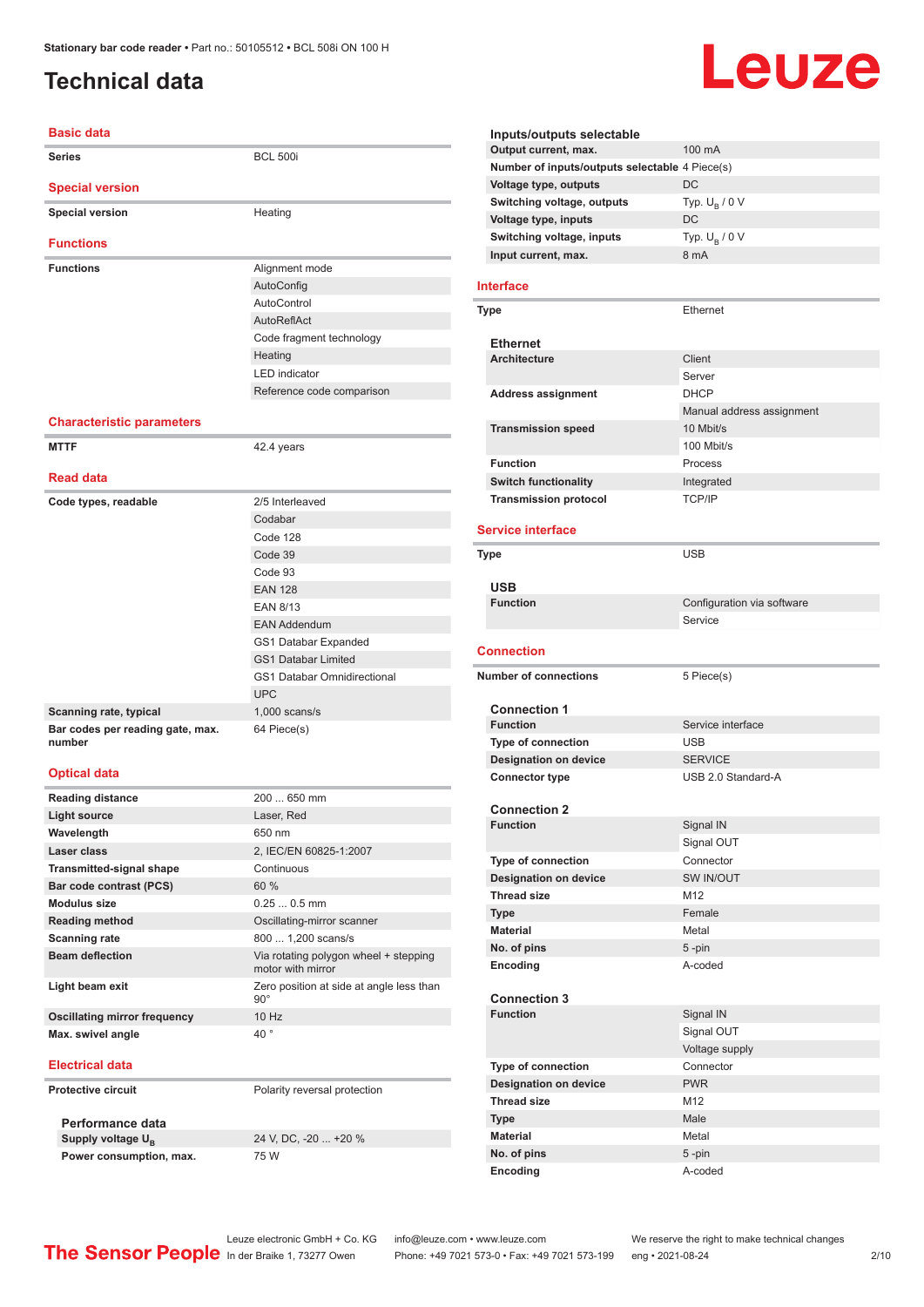## **Technical data**

#### **Connection 4 Function** BUS IN **Type of connection Designation on device HOST / BUS IN Thread size** M12 **Type** Female **Material** Metal **No. of pins** 4 -pin **Encoding** D-coded **Connection 5 Function** BUS OUT

| .                            | ----            |
|------------------------------|-----------------|
| <b>Type of connection</b>    | Connector       |
| <b>Designation on device</b> | <b>BUS OUT</b>  |
| <b>Thread size</b>           | M <sub>12</sub> |
| <b>Type</b>                  | Female          |
| No. of pins                  | 4-pin           |
|                              |                 |

#### **Mechanical data**

| Design                   | Cubic                        |
|--------------------------|------------------------------|
| Dimension (W x H x L)    | 173 mm x 84 mm x 147 mm      |
| <b>Housing material</b>  | Metal                        |
| <b>Metal housing</b>     | Aluminum                     |
| Lens cover material      | Glass                        |
| Net weight               | 1,500q                       |
| Housing color            | Black, RAL 9005              |
|                          | <b>Red, RAL 3000</b>         |
| <b>Type of fastening</b> | Dovetail grooves             |
|                          | Mounting thread              |
|                          | Via optional mounting device |

#### **Operation and display**

| Type of display             | I FD                                                                       |
|-----------------------------|----------------------------------------------------------------------------|
|                             | Monochromatic graphical display,<br>128x64 pixel, with background lighting |
| <b>Number of LEDs</b>       | 2 Piece(s)                                                                 |
| Type of configuration       | Via web browser                                                            |
| <b>Operational controls</b> | Button(s)                                                                  |

#### **Environmental data**

| Ambient temperature, operation                      | $-3540 °C$   |
|-----------------------------------------------------|--------------|
| Ambient temperature, storage                        | $-20$ +70 °C |
| Relative humidity (non-condensing)                  | 90%          |
| Extraneous light tolerance on the bar<br>code, max. | 2,000 lx     |
|                                                     |              |

Leuze

#### **Certifications**

| Degree of protection                                               | IP 65                    |
|--------------------------------------------------------------------|--------------------------|
| <b>Protection class</b>                                            | Ш                        |
| <b>Certifications</b>                                              | c UL US                  |
| Test procedure for EMC in accordance EN 55022<br>with standard     |                          |
|                                                                    | EN 61000-4-2, -3, -4, -6 |
| Test procedure for shock in<br>accordance with standard            | IEC 60068-2-27, test Ea  |
| Test procedure for continuous shock<br>in accordance with standard | IEC 60068-2-29, test Eb  |
| Test procedure for vibration in<br>accordance with standard        | IEC 60068-2-6, test Fc   |

#### **Classification**

| <b>Customs tariff number</b> | 84719000 |
|------------------------------|----------|
| eCl@ss 5.1.4                 | 27280102 |
| eCl@ss 8.0                   | 27280102 |
| eCl@ss 9.0                   | 27280102 |
| eCl@ss 10.0                  | 27280102 |
| eCl@ss 11.0                  | 27280102 |
| <b>ETIM 5.0</b>              | EC002550 |
| <b>ETIM 6.0</b>              | EC002550 |
| <b>ETIM 7.0</b>              | EC002550 |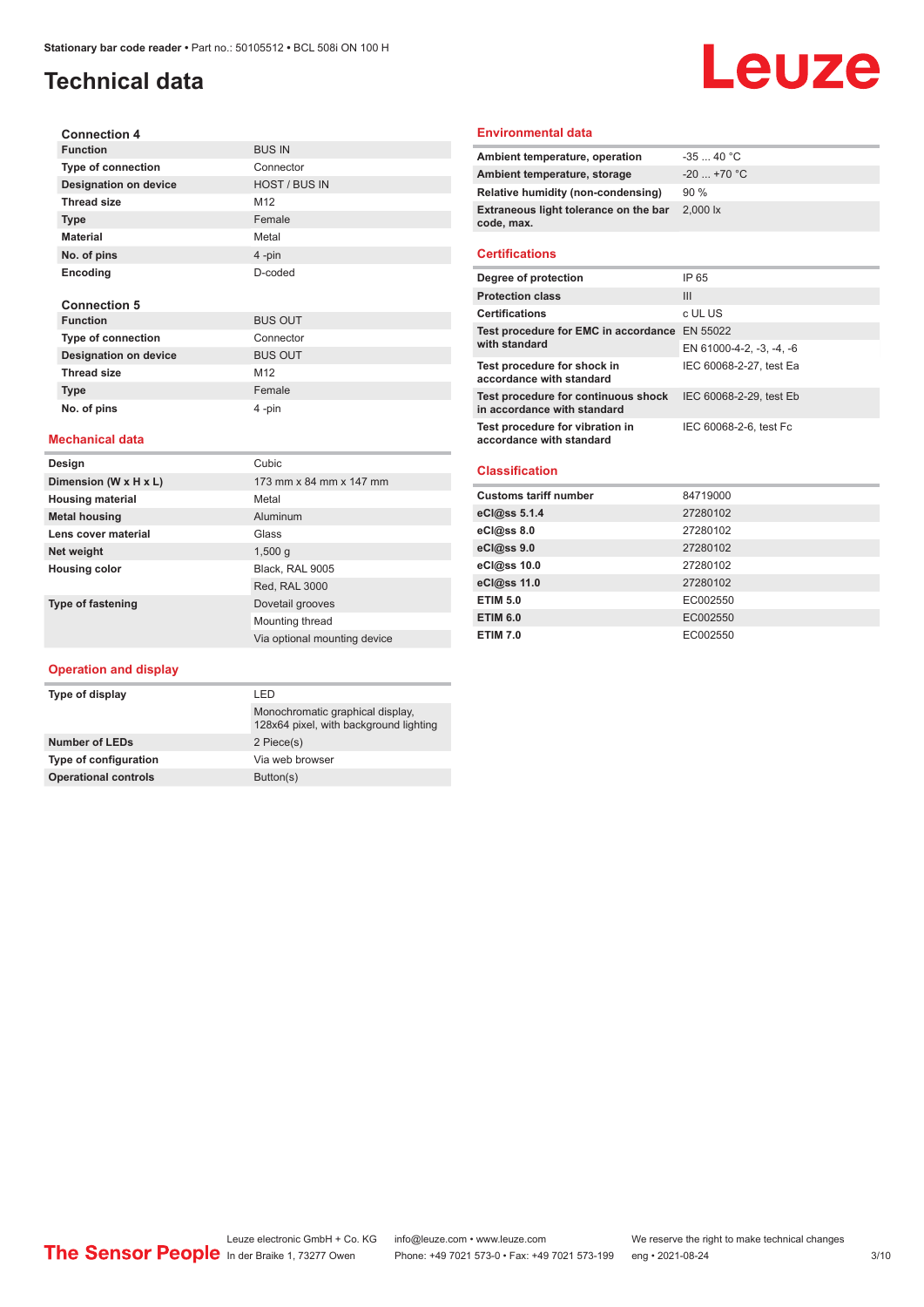## <span id="page-3-0"></span>**Dimensioned drawings**

All dimensions in millimeters



## **Electrical connection**

#### **Connection 1 SERVICE**

| Function              | Service interface  |
|-----------------------|--------------------|
| Type of connection    | <b>USB</b>         |
| <b>Connector type</b> | USB 2.0 Standard-A |

#### **Pin Pin assignment**

|                | +5 V DC    |
|----------------|------------|
| $\overline{2}$ | D- - Data  |
| 3              | D+ - Data  |
| $\overline{4}$ | <b>GND</b> |



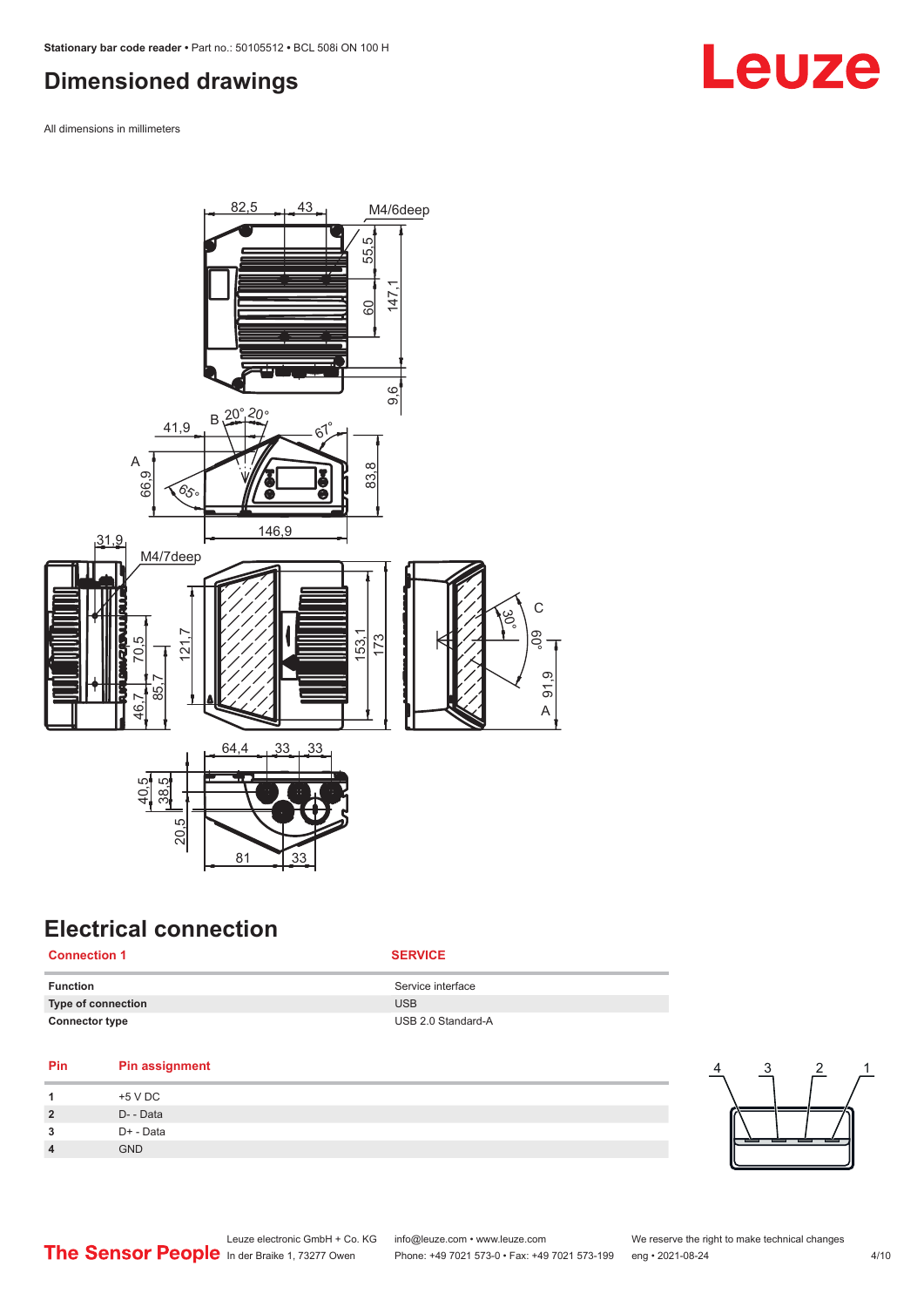## **Electrical connection**

#### **Connection 2 SW IN/OUT**

| <b>Function</b>    | Signal IN  |
|--------------------|------------|
|                    | Signal OUT |
| Type of connection | Connector  |
| <b>Thread size</b> | M12        |
| <b>Type</b>        | Female     |
| <b>Material</b>    | Metal      |
| No. of pins        | $5$ -pin   |
| Encoding           | A-coded    |

#### **Pin Pin assignment**

|                | <b>VOUT</b>       |
|----------------|-------------------|
| $\overline{2}$ | SWIO <sub>1</sub> |
| 3              | <b>GND</b>        |
| $\overline{4}$ | SWIO <sub>2</sub> |
| 5              | <b>FE</b>         |



#### **Connection 3 PWR**

| <b>Function</b>    | Signal IN      |
|--------------------|----------------|
|                    | Signal OUT     |
|                    | Voltage supply |
| Type of connection | Connector      |
| <b>Thread size</b> | M12            |
| <b>Type</b>        | Male           |
| <b>Material</b>    | Metal          |
| No. of pins        | $5$ -pin       |
| Encoding           | A-coded        |

#### **Pin Pin assignment**

| <b>VIN</b><br>SWIO <sub>3</sub><br>$\overline{2}$<br>GND<br>3<br>SWIO 4<br>4<br>FE<br>5 |  |  |
|-----------------------------------------------------------------------------------------|--|--|
|                                                                                         |  |  |
|                                                                                         |  |  |
|                                                                                         |  |  |
|                                                                                         |  |  |
|                                                                                         |  |  |

#### **Connection 4 HOST** / BUS IN

| <b>Function</b>           | <b>BUS IN</b> |
|---------------------------|---------------|
| <b>Type of connection</b> | Connector     |
| <b>Thread size</b>        | M12           |
| <b>Type</b>               | Female        |
| <b>Material</b>           | Metal         |
| No. of pins               | 4-pin         |
| Encoding                  | D-coded       |

#### **Pin Pin assignment**

| $\boldsymbol{A}$     | TD+   |
|----------------------|-------|
| $\overline{2}$       | $RD+$ |
| $\overline{ }$<br>ر. | TD-   |
| $\overline{4}$       | RD-   |



## Leuze

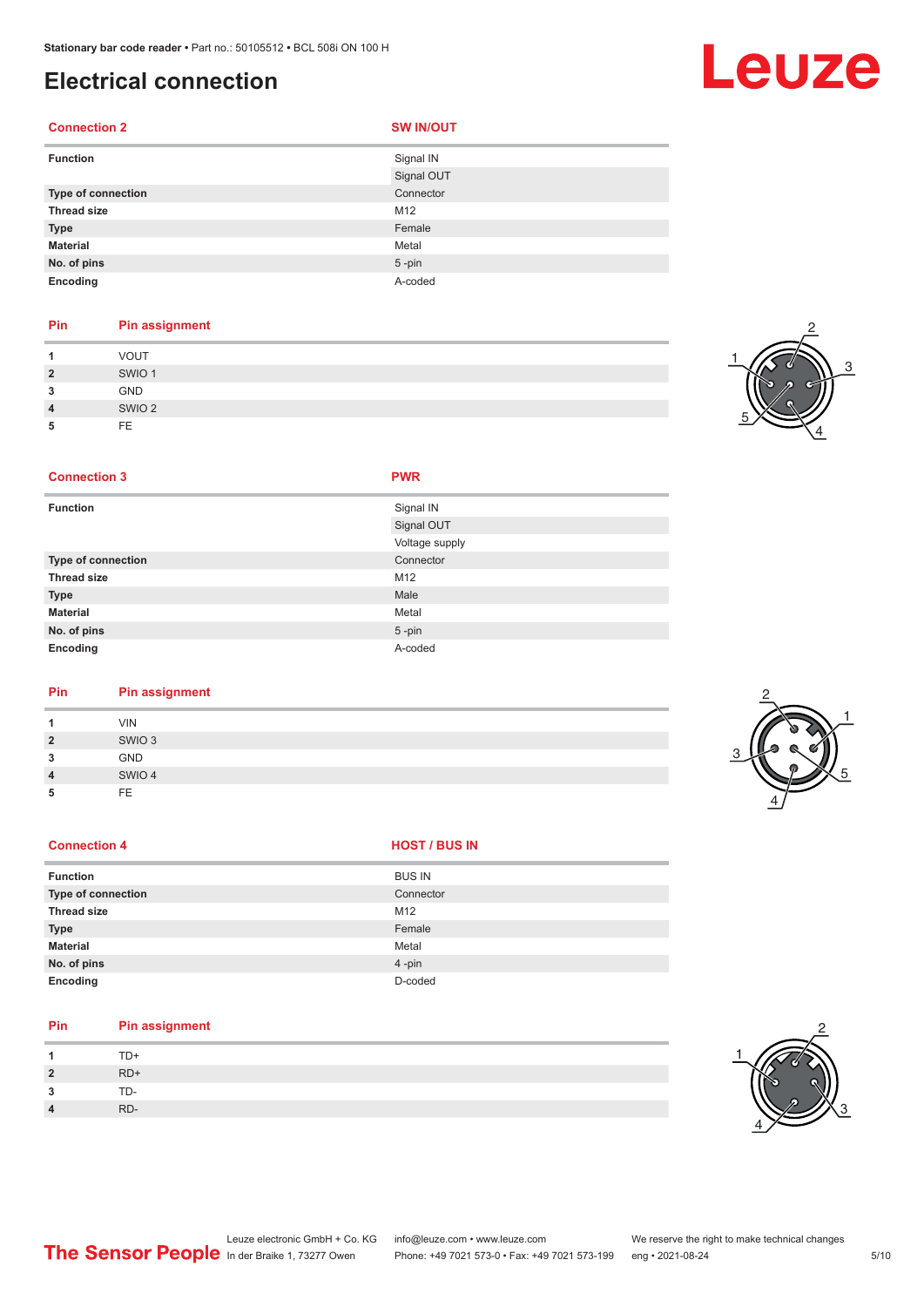## <span id="page-5-0"></span>**Electrical connection**

#### **Connection 5 BUS OUT**

| <b>Function</b>           | <b>BUS OUT</b> |
|---------------------------|----------------|
| <b>Type of connection</b> | Connector      |
| <b>Thread size</b>        | M12            |
| <b>Type</b>               | Female         |
| <b>Material</b>           | Metal          |
| No. of pins               | 4-pin          |
| Encoding                  | D-coded        |

#### **Pin Pin assignment 1** TD+ **2** RD+ **3** TD-**4** RD-



Leuze

## **Diagrams**

### Reading field curve



x Reading field distance [mm]

y Reading field width [mm]

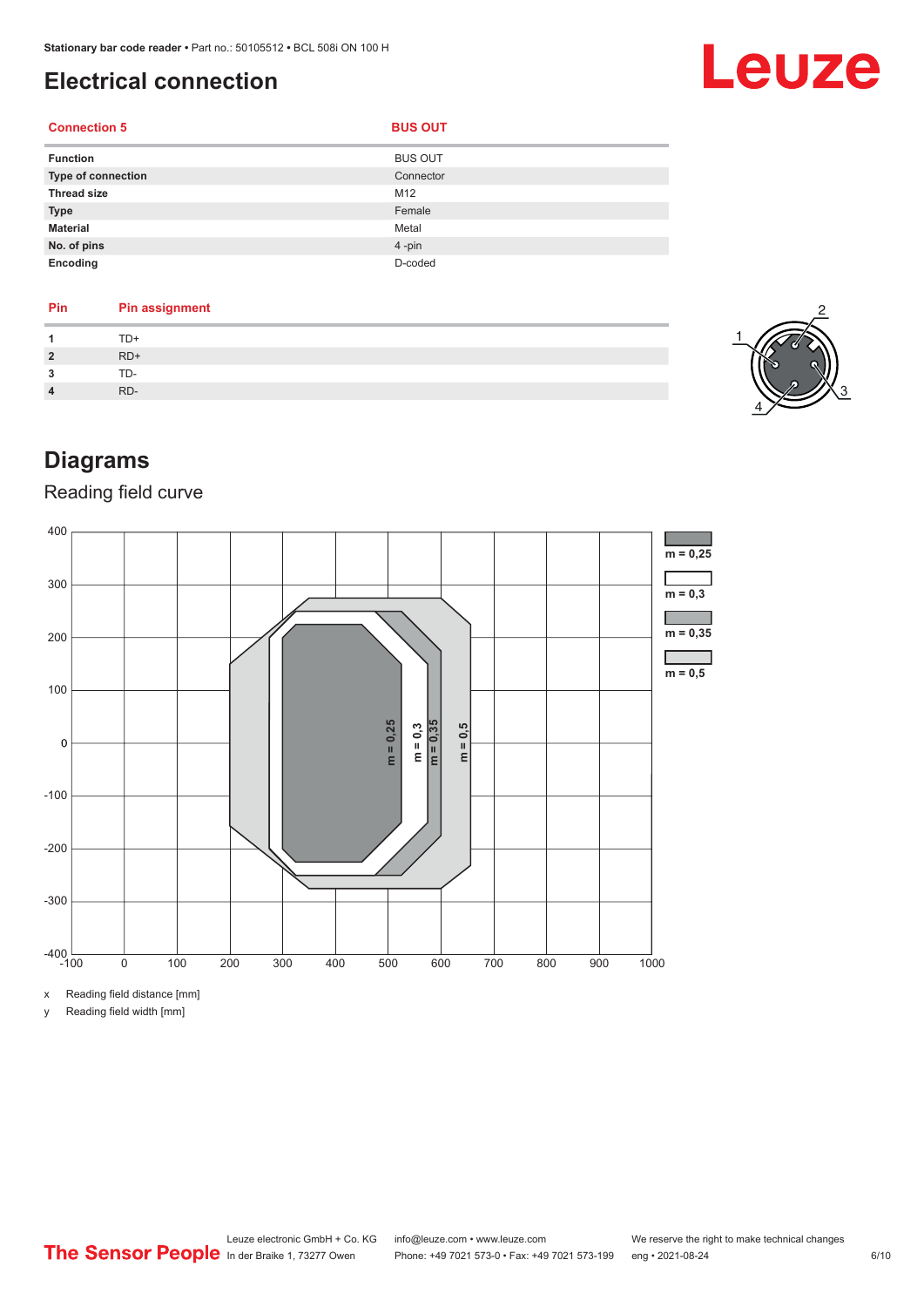## <span id="page-6-0"></span>**Diagrams**

### Lateral reading field curve



x Reading field distance [mm]

y Reading field height [mm]

## **Operation and display**

| LED         |            | <b>Display</b>           | <b>Meaning</b>                  |
|-------------|------------|--------------------------|---------------------------------|
| <b>PWR</b>  | Off        | Device switched off      |                                 |
|             |            | Green, flashing          | Device ok, initialization phase |
|             |            | Green, continuous light  | Device OK                       |
|             |            | Orange, continuous light | Service operation               |
|             |            | Red, flashing            | Device OK, warning set          |
|             |            | Red, continuous light    | Device error                    |
| $2^{\circ}$ | <b>BUS</b> | Off                      | No supply voltage               |
|             |            | Green, flashing          | Initialization                  |
|             |            | Green, continuous light  | Bus operation ok                |
|             |            | Red, flashing            | Communication error             |
|             |            | Red, continuous light    | Network error                   |

## Leuze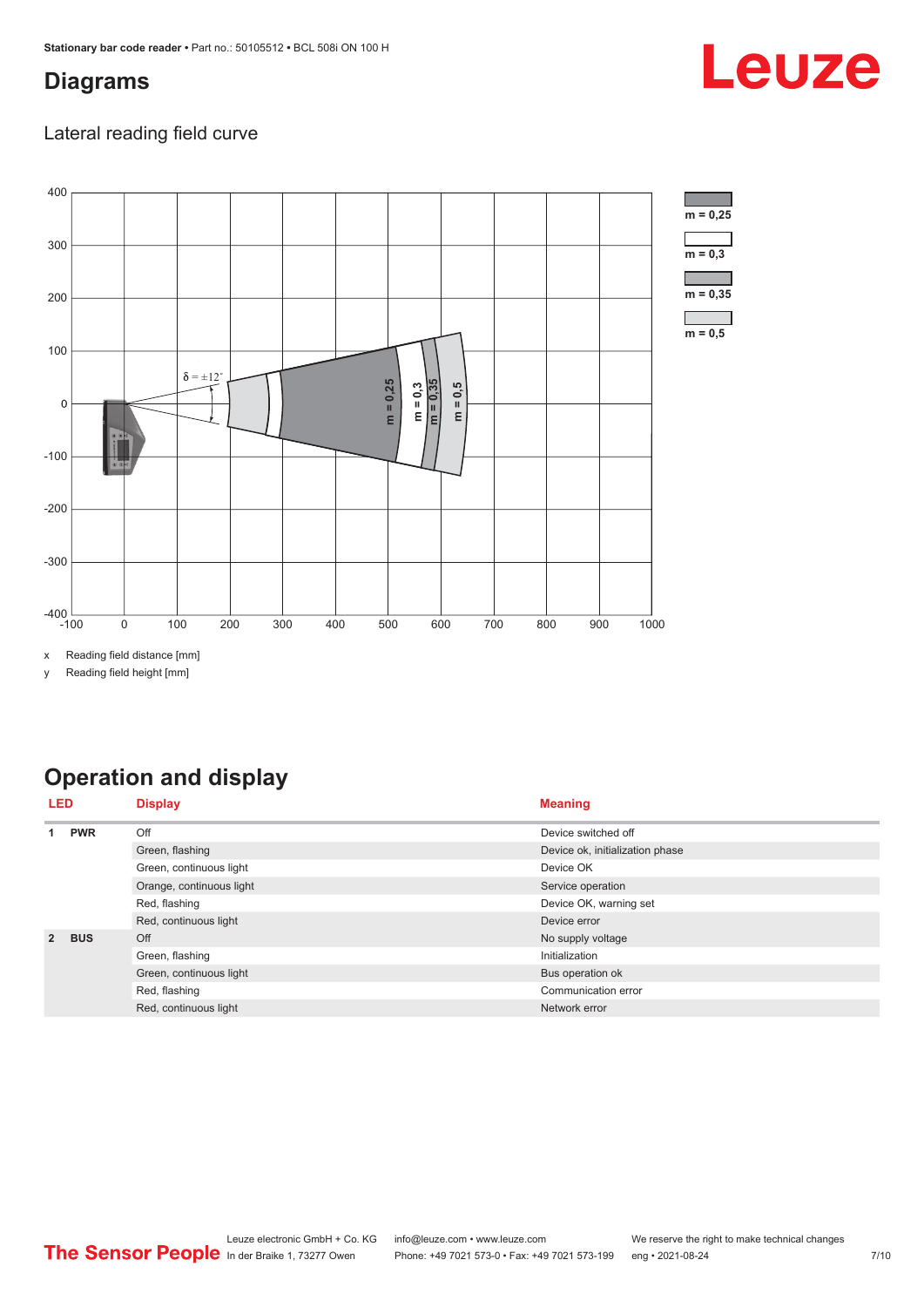## <span id="page-7-0"></span>**Part number code**

Part designation: **BCL XXXX YYZ AAA B**



| <b>BCL</b>  | <b>Operating principle</b><br>BCL: bar code reader                                                                                                                                                                                  |
|-------------|-------------------------------------------------------------------------------------------------------------------------------------------------------------------------------------------------------------------------------------|
| <b>XXXX</b> | Series/interface (integrated fieldbus technology)<br>500i: RS 232 / RS 422 / RS 485 (multiNet master)<br>501i: RS 485 (multiNet slave)<br>504i: PROFIBUS DP<br>508i: EtherNet TCP/IP, UDP<br>548i: PROFINET RT<br>558i: EtherNet/IP |
| YY          | <b>Scanning principle</b><br>S: line scanner (single line)<br>O: oscillating-mirror scanner (oscillating mirror)                                                                                                                    |
| z           | <b>Optics</b><br>N: High Density (close)<br>M: Medium Density (medium distance)<br>F: Low Density (remote)<br>L: Long Range (very large distances)                                                                                  |
| <b>AAA</b>  | Beam exit<br>100: lateral<br>102: front                                                                                                                                                                                             |
| в           | <b>Special equipment</b><br>H: with heating                                                                                                                                                                                         |
| <b>Note</b> |                                                                                                                                                                                                                                     |

 $\%$  A list with all available device types can be found on the Leuze website at www.leuze.com.

### **Notes**

|  | Observe intended use!                                                                 |
|--|---------------------------------------------------------------------------------------|
|  | $\%$ This product is not a safety sensor and is not intended as personnel protection. |
|  | $\%$ The product may only be put into operation by competent persons.                 |
|  | ♦ Only use the product in accordance with its intended use.                           |

| <b>ATTENTION! LASER RADIATION - CLASS 2 LASER PRODUCT</b>                                                                                                                                                                                                                             |
|---------------------------------------------------------------------------------------------------------------------------------------------------------------------------------------------------------------------------------------------------------------------------------------|
| Do not stare into beam!<br>The device satisfies the requirements of IEC 60825-1:2007 (EN 60825-1:2007) safety requlations for a product of laser class 2 as well as the<br>U.S. 21 CFR 1040.10 regulations with deviations corresponding to "Laser Notice No. 50" from June 24, 2007. |
| Never look directly into the laser beam or in the direction of reflected laser beams! If you look into the beam path over a longer time period, there is a risk<br>of injury to the retina.                                                                                           |
| $\%$ Do not point the laser beam of the device at persons!                                                                                                                                                                                                                            |
| $\%$ Interrupt the laser beam using a non-transparent, non-reflective object if the laser beam is accidentally directed towards a person.                                                                                                                                             |
| $\%$ When mounting and aligning the device, avoid reflections of the laser beam off reflective surfaces!                                                                                                                                                                              |
| $\&$ CAUTION! Use of controls or adjustments or performance of procedures other than specified herein may result in hazardous light exposure.                                                                                                                                         |
| $\&$ Observe the applicable statutory and local laser protection regulations.                                                                                                                                                                                                         |
| $\ddot{\phi}$ The device must not be tampered with and must not be changed in any way.<br>There are no user-serviceable parts inside the device.<br>Repairs must only be performed by Leuze electronic GmbH + Co. KG.                                                                 |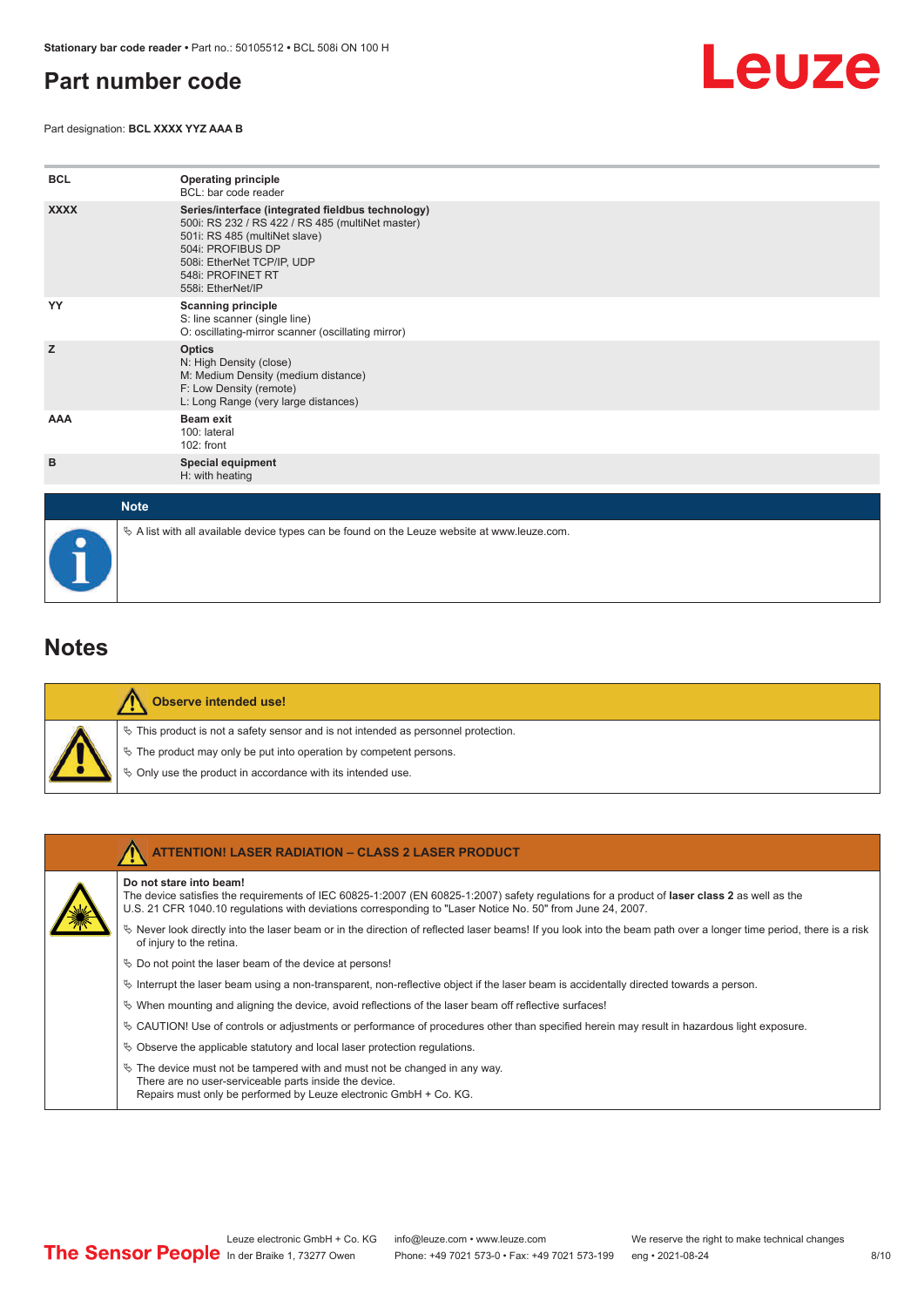## <span id="page-8-0"></span>**Notes**





## **Accessories**

## Connection technology - Connection cables

|        | Part no. | <b>Designation</b>     | <b>Article</b>   | <b>Description</b>                                                                                                                                         |
|--------|----------|------------------------|------------------|------------------------------------------------------------------------------------------------------------------------------------------------------------|
| ₿<br>W | 50132079 | KD U-M12-5A-V1-<br>050 | Connection cable | Connection 1: Connector, M12, Axial, Female, A-coded, 5-pin<br>Connection 2: Open end<br>Shielded: No<br>Cable length: 5,000 mm<br>Sheathing material: PVC |

### Connection technology - Interconnection cables

|   |              | Part no. | <b>Designation</b>                     | <b>Article</b>        | <b>Description</b>                                                                                                                                                                                                               |
|---|--------------|----------|----------------------------------------|-----------------------|----------------------------------------------------------------------------------------------------------------------------------------------------------------------------------------------------------------------------------|
| Ý | <b>books</b> | 50107726 | KB USB A - USB A                       | Interconnection cable | Suitable for interface: USB<br>Connection 1: USB<br>Connection 2: USB<br>Shielded: Yes<br>Cable length: 1,800 mm<br>Sheathing material: PVC                                                                                      |
|   |              | 50137077 | <b>KSS ET-M12-4A-</b><br>M12-4A-P7-020 | Interconnection cable | Suitable for interface: Ethernet<br>Connection 1: Connector, M12, Axial, Male, D-coded, 4-pin<br>Connection 2: Connector, M12, Axial, Male, D-coded, 4-pin<br>Shielded: Yes<br>Cable length: 1,000 mm<br>Sheathing material: PUR |
|   |              | 50137078 | KSS ET-M12-4A-<br>M12-4A-P7-050        | Interconnection cable | Suitable for interface: Ethernet<br>Connection 1: Connector, M12, Axial, Male, D-coded, 4-pin<br>Connection 2: Connector, M12, Axial, Male, D-coded, 4-pin<br>Shielded: Yes<br>Cable length: 1,000 mm<br>Sheathing material: PUR |
|   | 甘量           | 50135081 | <b>KSS ET-M12-4A-</b><br>RJ45-A-P7-050 | Interconnection cable | Suitable for interface: Ethernet<br>Connection 1: Connector, M12, Axial, Male, D-coded, 4-pin<br>Connection 2: RJ45<br>Shielded: Yes<br>Cable length: 5,000 mm<br>Sheathing material: PUR                                        |